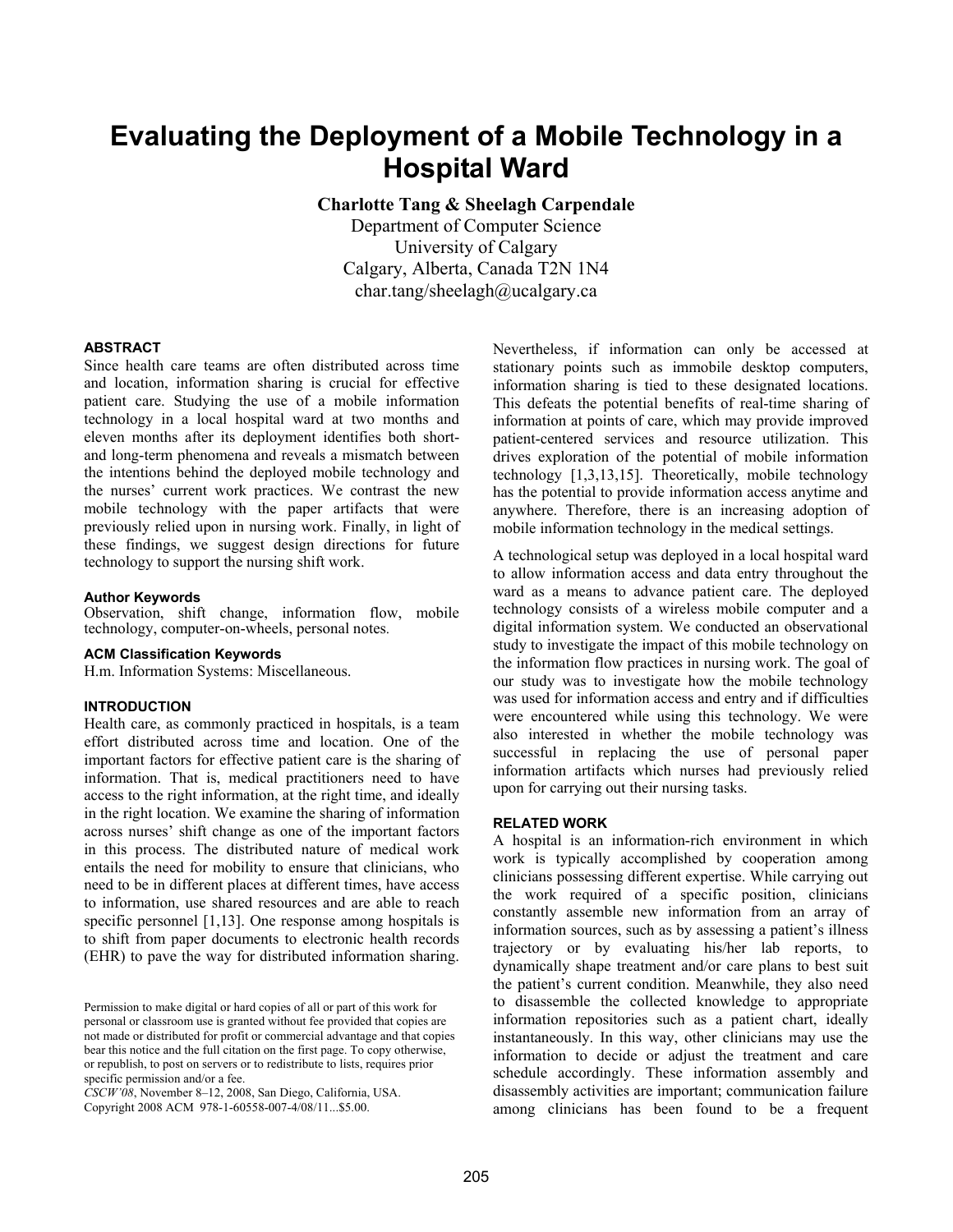contributing factor in many preventable adverse events to patients [6, 21]. Therefore, these activities form an integral part of clinicians' daily work and require a high level of coordination and collaboration among them as well as timely availability of specific information artifacts [6,17].

Traditionally in medical settings, information sources exist in a variety of media such as verbal, paper, and display medium [2,4,10,14,27]. Verbal communication is wellknown to be effective in interpersonal communication, particularly during face-to-face conversations with the use of visual aids like gestures [3,11,25]. Large displays such as whiteboards and bulletin boards are useful for broadcasting information, especially asynchronously, to a large audience. These displays are also effective in joint discussion and negotiation [26,27] and keeping an awareness and coordination of ongoing activities [2].

With increasing specialization in medicine, a patient may require synchronized care from multiple specialties and clinical professionals [6,9]. Hence paper-based information documents often have to be physically moved between locations where and when they are needed. While paper documents afford valuable benefits in viewing, reviewing, customizing, annotating, carrying, and amending data [8,16,18], they often fall short in providing timely, locationindependent and simultaneous multiple information access. Therefore, in reality, required information may not be available at the right place and/or at the right time since tedious, sometimes complex, administrative policies, procedures, and coordination often impedes the physical delivery of paper information documents [8]. Thus, medical care is shifting towards the use of technology. Medical records are now largely digital, although most hospitals still maintain a certain amount of paper documents. In general, digital solutions have been increasingly replacing paper documents to provide more consistent, integrated, distributed, and timely sharing of information, which in turn improves work performance [7,18,19].

Mobile information tools, such as personal digital assistants (PDAs), wireless tablet PCs, and wireless mobile computers-on-wheels, have been widely adopted in the medical settings to allow ubiquitous access, and remote access to up-to-date patient information [6,19]. It was also found that clinicians were able to spend more time with their patients due to time savings when they did not have to physically move to search for needed information [5,6].

In the remainder of the paper, we first briefly outline the studies that we have conducted, both before and after the mobile technology was deployed. Next, we describe the post-deployment study in detail and report our findings. We discuss the impact of this mobile technology on the use of paper personal notes in nursing work. Finally, we conclude with a description of design suggestions for supporting workplace mobility in the hospital setting.



**Figure 1. Transition of information through different media types in the information flow process** 

## **STUDIES OF INFORMATION FLOW PRACTICES**

We conducted two field studies in a local hospital ward. Our first study, conducted six months before deployment of mobile technology, used minimally-intrusive observations of 42 nurses, interviews and examination of formal and informal information documents to thoroughly understand the basic information flow practices during the nurses' shift change. Information sharing took place as a pair of parallel processes: information assembly by incoming nurses and information disassembly by outgoing nurses, through four different media: paper, verbal, displayed, and digital media (Fig. 1) [21]. In this first study, digital information was only accessible through stationary desktop computers. We identified the flow of information between various information sources (e.g., paper-based patient chart and EHR) and paper-based personal notes prepared by nurses, customized at the beginning of their shifts by extracting important information from various information sources. Their shift work depended on these personal notes as their intermediate notepad and frontline information source.

Our second study was conducted in two stages, at two and eleven months after deployment of the mobile technology – computer-on-wheels (COW) – to uncover short- and longterm phenomena. It is this second study (i.e. postdeployment study) that is discussed in this paper.

## **POST-DEPLOYMENT STUDY**

In the long run, the goal of this mobile technology is to achieve a paperless hospital ward whereas the short term goal is to reduce the use of paper artifacts in the daily work flow of clinical work. As this technology was designed for nurses, the short term goal is to remove the paper-based artifacts primarily used by nurses before the technology adoption. These paper artifacts are the patient care summaries which were printed at the beginning of each nursing shift and the paper personal notes that nurses prepared at the beginning of their shift by gathering information from various distributed multimedia information sources (Fig. 1).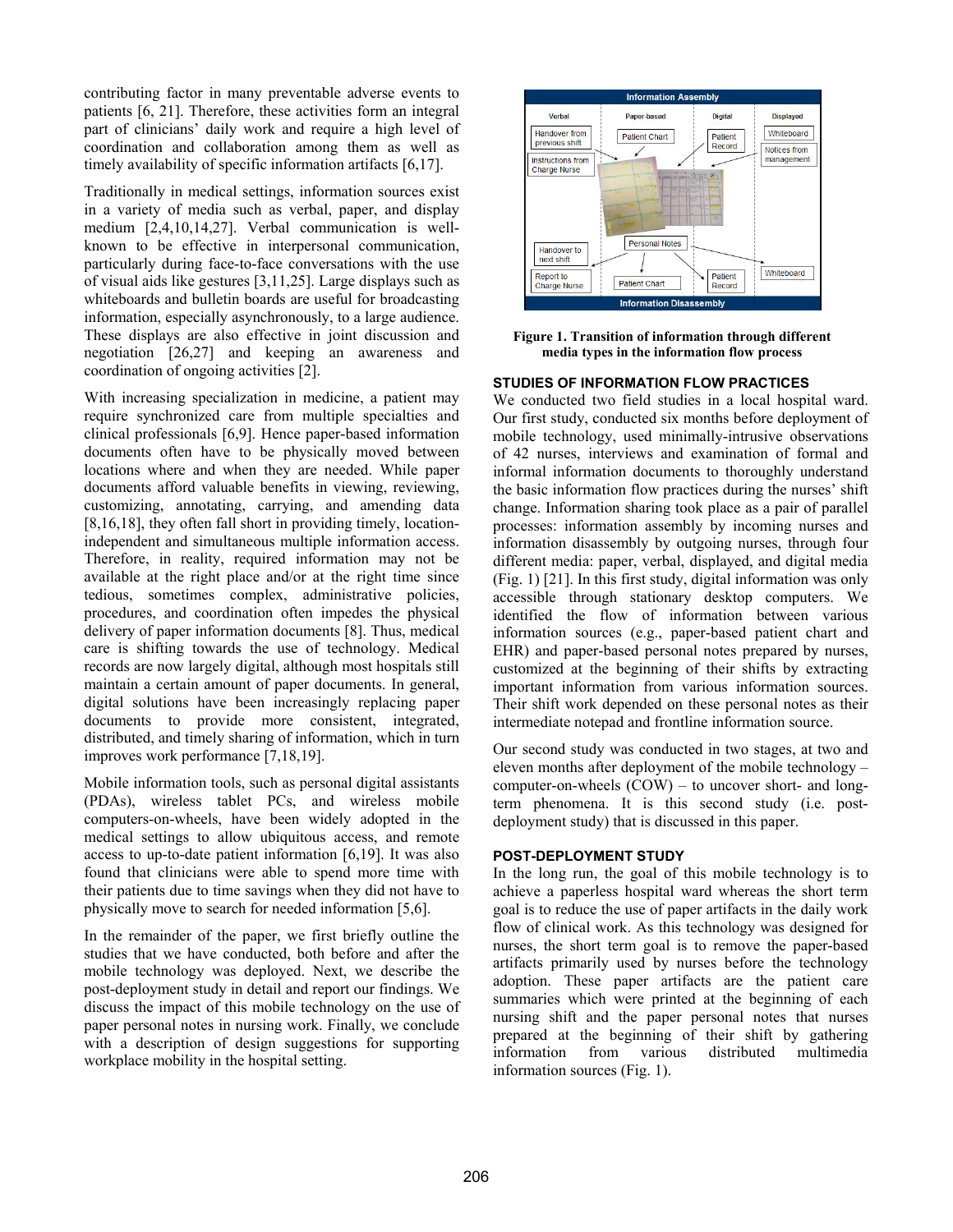We conducted the post-deployment study in two stages as difficulties are typically experienced in the early adoption of new technology. Thus, it is important to distinguish short- and long-term difficulties. The former will typically be resolved on its own, while the latter may require intervention for improvements. Therefore, the study was conducted at two months and eleven months after the technology was deployed. Although participants in the two stages varied slightly due to shift assignments, staff vacation, and turnover, the study design allows us to uncover short- and long-term phenomena. This revealed how the technology was adopted and how it could be improved.

## **Setting**

The research site is an acute medical teaching unit in an urban hospital. Patients admitted to this ward are often transferred directly from ICU. Therefore, the patients generally still require acute care for a vast array of, often multi-system, illnesses. However, the nurse-to-patient ratio ranges from 1:4 to 1:8 depending on work shifts, as opposed to the drastically lower ratio of 1:1 or 1:2 in the ICU. Therefore, nurses working at this ward constantly face high stress and time pressure. Yet, these nurses are recognized for their enthusiasm towards their work and the strong dynamic team environment that they have built in such a high-stress and time-critical hospital ward. In addition, innovative research activities frequently take place on this ward. Therefore, nurses working on the ward are generally open-minded towards technology.

The ward is configured with a star design having a centrally located nursing station and four radiating ward wings of patient rooms. Its layout makes it convenient to access information at the central information hub but makes it hard for nurses working in different wings to communicate and to maintain awareness. Two wired desktop computers are available in each ward wing; nurses sit on high backless stools (Fig. 2). The computer terminal beside the nursing station is placed with seven wired desktop computers, equipped with comfortable padded chairs (Fig. 3).

The mobile device, a "computer-on-wheels" (COW), is a desktop computer placed on an ergonomically designed mobile cart running on a wireless network to provide



**Figure 2. A Nurse working at a desktop computer in a ward wing** 



**Figure 3. Nurses working at desktop computers in the computer terminal** 

mobile access to the EHR (Fig. 4). They allow clinicians to have immediate, and in many cases, bedside medical information, including high-resolution digital images, laboratory results, and medication histories, with a few mouse clicks. The input is primarily provided via keyboard entry and mouse manipulation. The height of the cart, i.e. the height of the keyboard, is slightly adjustable for standing or sitting on a high stool (Fig. 4).

#### **Method**

In both stages of the study, we used minimally intrusive observations, informal interviews and examination of the information documents to investigate how nurses use the mobile device for information flow and to explore if difficulties were encountered. Informal interviews were conducted when clarification and elaboration of their actions were needed and when the situation allowed. We completed the study with a questionnaire survey. The purpose of the survey was to gather qualitative and quantitative feedback from participants regarding the benefits and drawbacks they experienced from the technology after using it for almost a year. We provided the questionnaire in the staff room during participants' meal breaks. Respondents voluntarily participated in completing the questionnaire. No personal identification information was asked in the questionnaire and the completed questionnaires were randomly put in a large envelop to preserve their anonymity. We received 29 questionnaires.



**Figure 4. Nurses working at wireless COWs in their ward wings**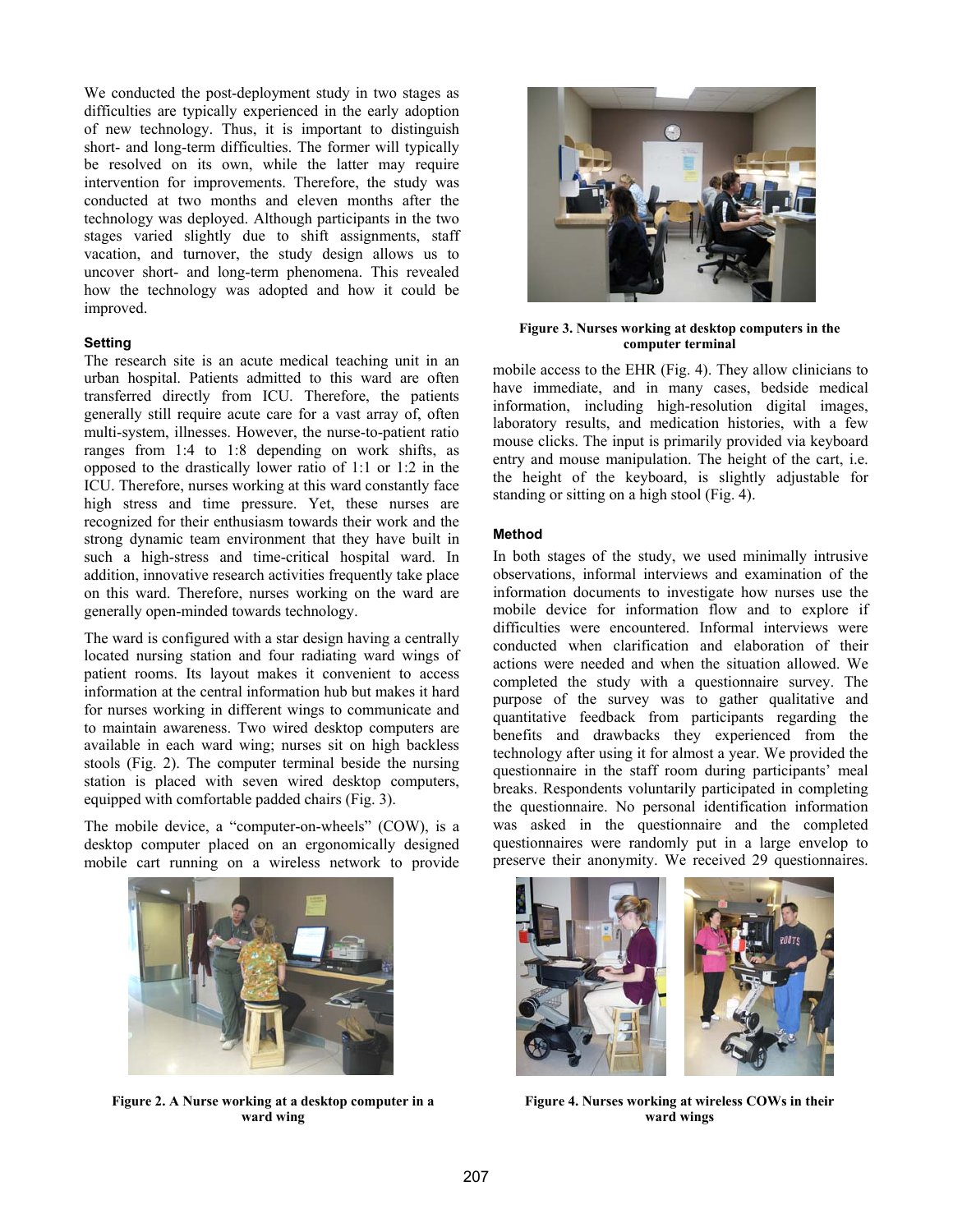Each participant spent about 15 minutes on the questions which consisted of a variety of multiple choice, and some short and longer answer open-ended questions. Our multiple choice questions gathered specifics like before and after preparation times, while our open-ended questions gave participants space to declare reasons and explanations. For example, we asked *"Given a choice, which computer do you usually use to prepare medication? Why?"* and *"Do you encounter problems when using a COW? What kind of problems and how often do you encounter them?"*

We used open coding to analyze the observation and interview data to identify and group common themes. Our findings were verified by several participant nurses. We tabulated the survey results to look for similarities and differences.

## **Participants**

In the early stage, study participants were 2 patient care managers, 35 registered nurses, and 1 nursing student. In the later stage, study participants in our observations were 1 patient care manager, 24 registered nurses, and 2 nursing students. 29 nursing staff participated in the survey.

All our participants were working on the ward at the time of the study. All our questionnaire respondents had personal experiences in retrieving and entering information in the EHR. Since the participants use the technology to fulfill their job, they were highly motivated to provide feedback and their personal experiences with the technology.

# **FINDINGS**

With the new technology, the EHR became the primary information source and repository for nursing care. Nurses no longer assemble inside the shift change room during shift changes. Instead, they prepare their shift at a computer, either at a wired desktop computer or a wireless COW. Given a choice, most of them would use a desktop computer inside the computer terminal room. However, due to organizational design, nurses can only use the computer terminal during night/day  $(\sim 7$ am) and evening/night (~11pm) shift changes because physicians generally occupy



**Figure 5. Nurses preparing for their shift while socially interacting inside the shift change room before deployment of the COW** 

this space during day/evening shift change  $(\sim 3 \text{pm})$ . Thus this space is commonly referred as the "physicians' area". Nurses might sometimes work at a desktop computer in a ward wing; they would have to either stand or sit on a high backless stool to use these machines (Fig. 2).

The star configuration of the ward layout spatially separates nurses during their shifts. The spatial distribution often makes them unaware of what was going on in other wings. Therefore, most nurses rely on the opportunity to get together for social interaction during shift changes (Fig. 5).

# **Early Stage of Technology Deployment**

In the early stage of the technology deployment, nurses were highly encouraged to use the COW for information access and entry although stationary desktop computers were still available along ward wings and inside the computer terminal. They were also motivated to experiment with the new technology as they believed that the technology could help improve their work performance. Yet, we observed several undesirable impacts as a result of the technology deployment (briefly reported in [22]).

*Virtual mobility.* The COWs were designed to be mobile with the ergonomically designed cart so that they could be easily moved for use at different points of care. However, only one of the nurses we observed would always bring a COW into patient rooms and enter medical information directly to the EHR without first transposing to her note sheet. Yet, she still kept a personal worksheet of important medical information with her as a reminder and quick reference. All other nurses said they rarely brought a COW to points of care because of its bulkiness and clumsiness. Also, the computer screen and keyboard did not provide the same affordances as paper and pen. With paper, they could easily and quickly jot down notes whereas with the COW, they first had to log on and to navigate to the right screen of the information system, then type information in the rigidly formatted cells. They found this activity too timeconsuming. Therefore they would first write information down on their paper note-sheet and only enter it into the EHR when they had time or at the end of their shift.

Moreover, many rechargeable batteries wore down quickly so that nurses were asked to always plug in the COWs whenever they were not being used. Some nurses found this tedious and time-consuming. An experienced nurse commented, *"Recharging the COW is not a priority of my job!"* Therefore the nurses were generally hesitant about using the COW due to the additional overhead required.

*Less time for patient care.* The patient care summary which was used before the adoption of the COW was an abbreviated EHR containing updated patient's medical information at the beginning of each shift. Nurses had usually been able to get a good grasp of their patient's condition and to devise an adequate shift-specific nursing care plan for each patient after reading the patient care summaries and the displayed shift report on whiteboards,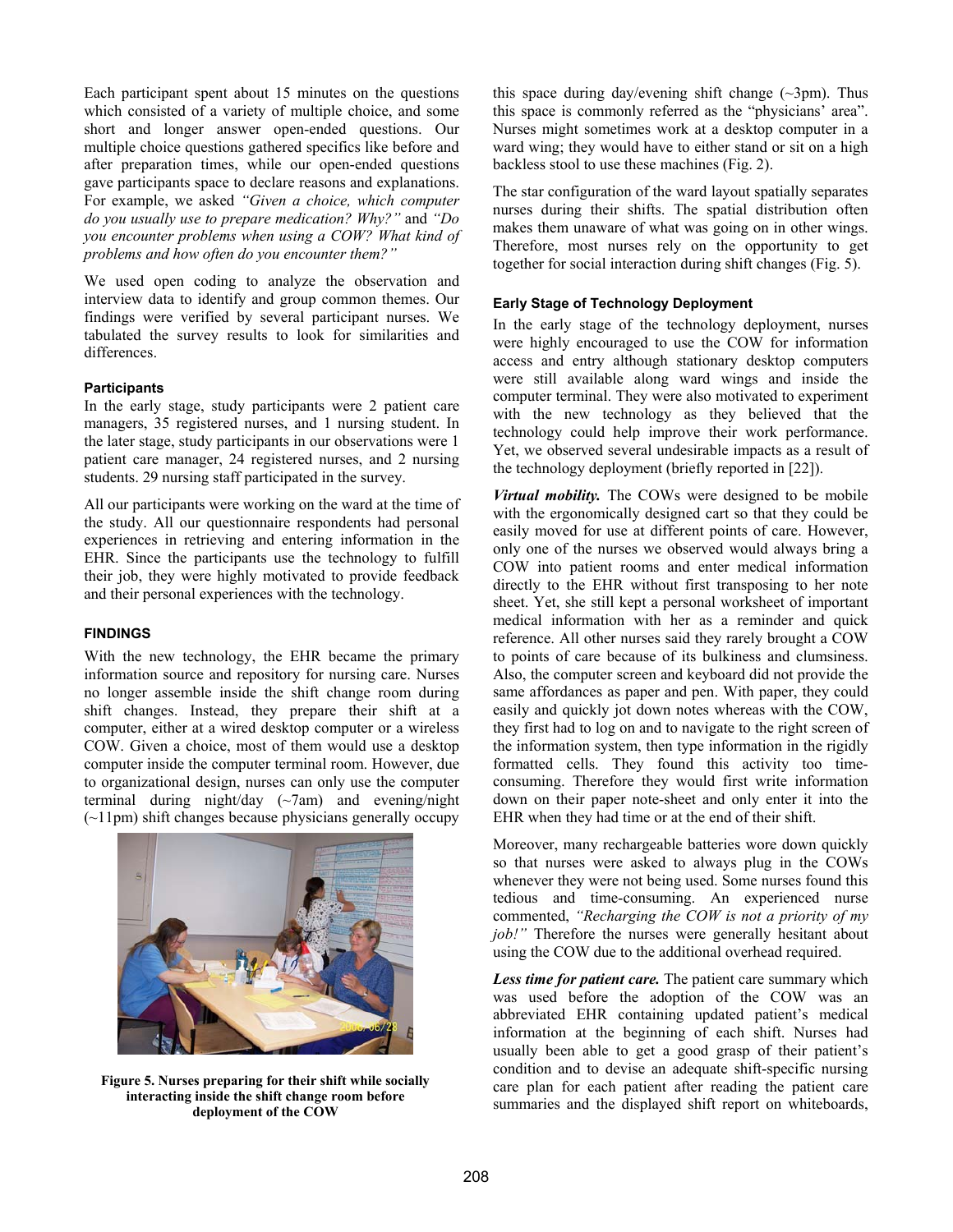while more detailed information could be found in the full digital record [21]. However, the new EHR always displayed the patients' complete medical information. Thus, the time required to read through the extensive record was considerably longer. This was exacerbated by the large number of finely specialized categories of information residing in specific windows in the new information system that they had to navigate to the right screen before finding the necessary information. All nurses we observed required more time with the new system; several nurses commented that they needed twice as much time as before.

Similarly, outgoing nurses needed more time to chart new information into the EHR as they were not yet familiar with the new system and the deep hierarchical information structure also complicated the process. We observed a nurse trying to chart the nutritional intake of a patient. She could not remember where the information should be placed. She asked another nurse who was nearby. They tried the keyword search for "nutrition", "diet", and "food intake", but none was right. The nurse then decided to just put that information as part of the online nurse-to-nurse communication so that at least the incoming nurse would know about the information.

With the increased time needed in both preparation and charting for a shift, there was less time left for delivering patient care unless the nurses stayed behind after their shift. Indeed many nurses stayed longer during our observations.

*Possible compromise of patient care.* With the known volatile battery life and a concern for confidential patient information being disclosed if nurses forgot to log themselves off the system, the COWs were set to run on power-save mode such that the system would turn off automatically after a few minutes' idling. This has proved to be a considerable challenge for nurses when they were preparing medications. The monitor displayed medication information while nurses prepared them at a medication cart (a.k.a. med-cart). Nurses always placed a COW beside the med-cart. Their hands were usually occupied with medicine and apparatus such as a syringe and while the computer remained idle in terms of input, the nurses were following the on-screen information. Therefore, the fear of getting logged off by the system often compelled the nurses to subconsciously rush to complete the preparation. This is because each time they were logged off, not only would they need to log on the system again, they also had to manually navigate to the right screen before they could continue the task. Such unintentional hasty behavior unfortunately can be prone to adverse events, in particular, medication error which has been found to be one of the most common preventable non-operative (i.e. non-surgical) adverse events [21].

*Users' well-being jeopardized.* The considerable amount of time that nurses must spend at a computer when working with the EHR brought out other issues that were not as pronounced before the implementation of the new technology. One such issue is the seating comfort, or more appropriately seating discomfort, caused by the high wooden backless stools (Fig. 4, left). Since having to use these stools, many nurses reported that they frequently suffered from back and shoulder pain that forced them to be absent from work. This unfortunately aggravates the nurse shortage problem already experienced in the local health region. Also, coupled with the heavy mouse manipulation necessary to navigate the deep hierarchical information system, conventional computer hardware posed added difficulty to right-handed people. Right-handed nurses frequently had to switch their dominant hand between a mouse and a pen while preparing for their shift. This increased both preparation time and muscle fatigue.

Moreover, with the new technology, nurses no longer gathered inside the shift change room (Fig. 5). Instead, they spent most of their time during shift changes at a computer reading medical reports of their patients. They either used a COW which was usually parked along the ward wings or a computer inside the computer terminal depending on its availability. When reading reports in a hallway, nurses were usually distributed making it almost impossible to socialize with their colleagues. While the COWs offered mobility, nurses actually felt more distant from their colleagues because they were all scattered over the ward wings and were usually too busy with the information system. Thus, they much more rarely found opportunities for social interaction. Even when they could gather inside the computer terminal, the set-up there did not support interaction, especially because they had to focus at the computer screen in front of them (Fig. 3). Therefore, many nurses complained that they missed the rich social interaction that used to take place with their colleagues inside the shift change room (Fig. 5). Since using the COWs, a nurse commented, *"very often I felt so lonely, it's like um' I'm the only one here… I don't like it…"*

*Continued use of paper notes.* Although nurses were expected to directly interact with the COW for information access and entry at points of care without using intermediary artifacts, all nurses we observed still prepared a paper-based personal note-sheet. They carried and used these worksheets during their shift as an immediate information source and an intermediary notepad, in the same way as before the COW was deployed. Most of them only made adjustments to the layout of the note-sheet and extracted more information from the EHR to the personal notes to make up for the unavailability of frontline information provided by the phased-out patient care summaries. In fact, they all commented that the COW could not replace their personal note-sheet which allowed them to easily find information they needed and that it was a crucial part of their work practice [22].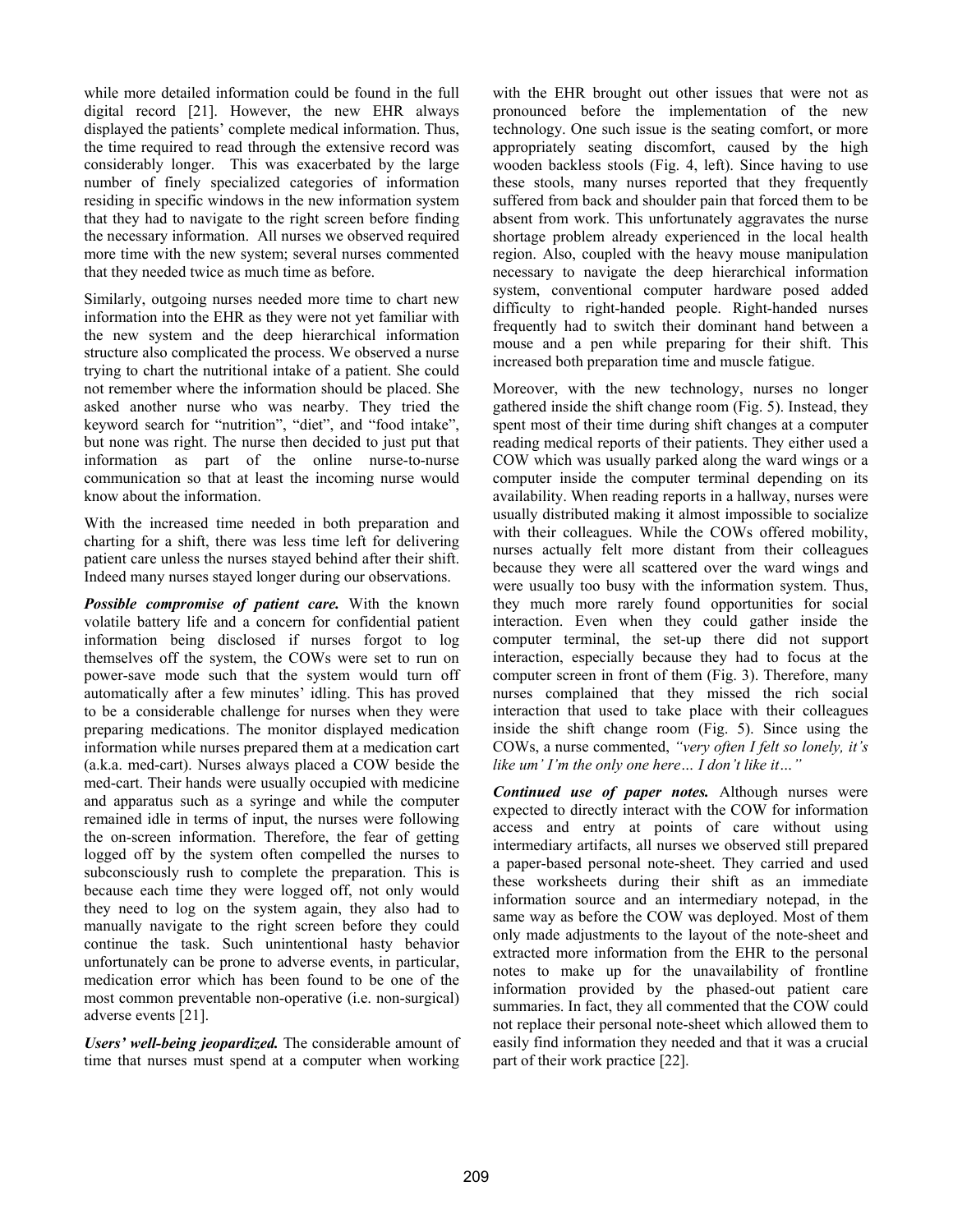Despite all the difficulties confronted by the nurses in the early stage of the technology deployment, most of them were hopeful that the difficulties would subside over time.

## **Later Stage of Technology Deployment**

Eleven months after the initial deployment of the technological set-up, we followed up with another observation to uncover longer-term phenomena. We observed improvements in some of the problems identified in the early stage, some problems that persisted or worsened through the adoption period, and some new problems that had emerged over the longer period of time.

## *Observed Improvements*

*Workarounds to improve quality of patient care.* Nurses were found to adapt better with workarounds to the powersave log-off problem identified in the early stage of adoption. Some of the nurses would arbitrarily move the mouse when being alerted audibly (the last 10 seconds) in order to reinstate the timer for idleness. Thus the frequency that nurses were being signed off by the power save feature had been reduced. Nevertheless some nurses still found this distracting from their task-at-hand.

*Regained time for patient care.* Nurses have become more familiar with the new information system over time and use. Most problems that they encountered when retrieving or entering information in the early stage of adoption have been improved. They generally had better knowledge of where specific information resided and were also more familiar with the terminology in the system. Nurses told us that they were now faster at reading and charting with this system and this speed-up was clearly noticeable in observations. Thus nurses, in comparison to the early stage observations, were now able to spend more time on delivering patient care.

*Nurses actively combat deteriorating social interaction.* Nurses were found to engage in social communication more frequently inside the computer terminal during night/day and evening/night shift changes. With the existing physical set-up, nurses had to turn their body around in order to engage in conversations with nurses sitting on the opposite side of the terminal (Fig. 3). Yet, as most nurses had realized the fading social interaction since the technology adoption, they therefore put in conscious effort to improve the communication among themselves.

# *Persistent or Worsened Problems*

*Increased Immobility.* The COWs were intended for mobile use, however, more problems were identified that contributed to its failure to fulfill this anticipated use. These problems included unreliable network connectivity, suboptimal battery life, and unsatisfactory ergonomics.

First, the connectivity problem was attributed to either the wireless network being unstable or the presence of dead zones in scattered areas on the ward. Unstable wireless connection was often experienced while nurses were



**Figure 6: A crowded hallway parked with the COWs making it difficult for patients to go through or janitors to carry out their work** 

working on a COW. Sudden log-offs required nurses to relog on and to tediously navigate to the last visited page in order to continue their task. Other times, when nurses moved a COW to use, e.g., in a patient room, connectivity might not be available. Some nurses would try to slightly shift the device back and forward or at another orientation in an attempt to get connectivity when they were not too time-pressured. Most nurses would just give in and resort to more reliable paper artifacts, specifically their personal notes for information and as a notepad.

Second, more batteries were reported as wearing down too quickly and the COWs were constantly required to be plugged in for recharging. A nurse responded in the questionnaire, *"I like to take the COW into patient room but they ALWAYS need to be plugged in if using them for any length of time longer than 5 minutes…"* Thus with such short battery life, either the task-at-hand got interrupted when the battery ran out or nurses would subconsciously, similar to the medication preparation reported in the early stage of deployment, rush through the task. The former would frustrate the nurses and impede the work flow whereas the latter might result in serious adverse consequence such as medical errors.

Third, the physical attributes of the COWs remained unchanged. Since the carts were bulky and clumsy, the COWs were counterintuitive as a mobile device. Figure 6 shows a crowded hallway where pushing a COW is no easy task especially when there were other people, structures or equipment present such as slow-moving patients or a janitor with a cleaning cart.

While five (out of 29) nurses said they almost never brought the COW into patient rooms, only one said she almost always brought it to patient rooms, except for isolated rooms. Most other nurses (23/29) either sometimes or occasionally brought the COW into patient rooms for varying reasons such as in the initial rounds of assessment,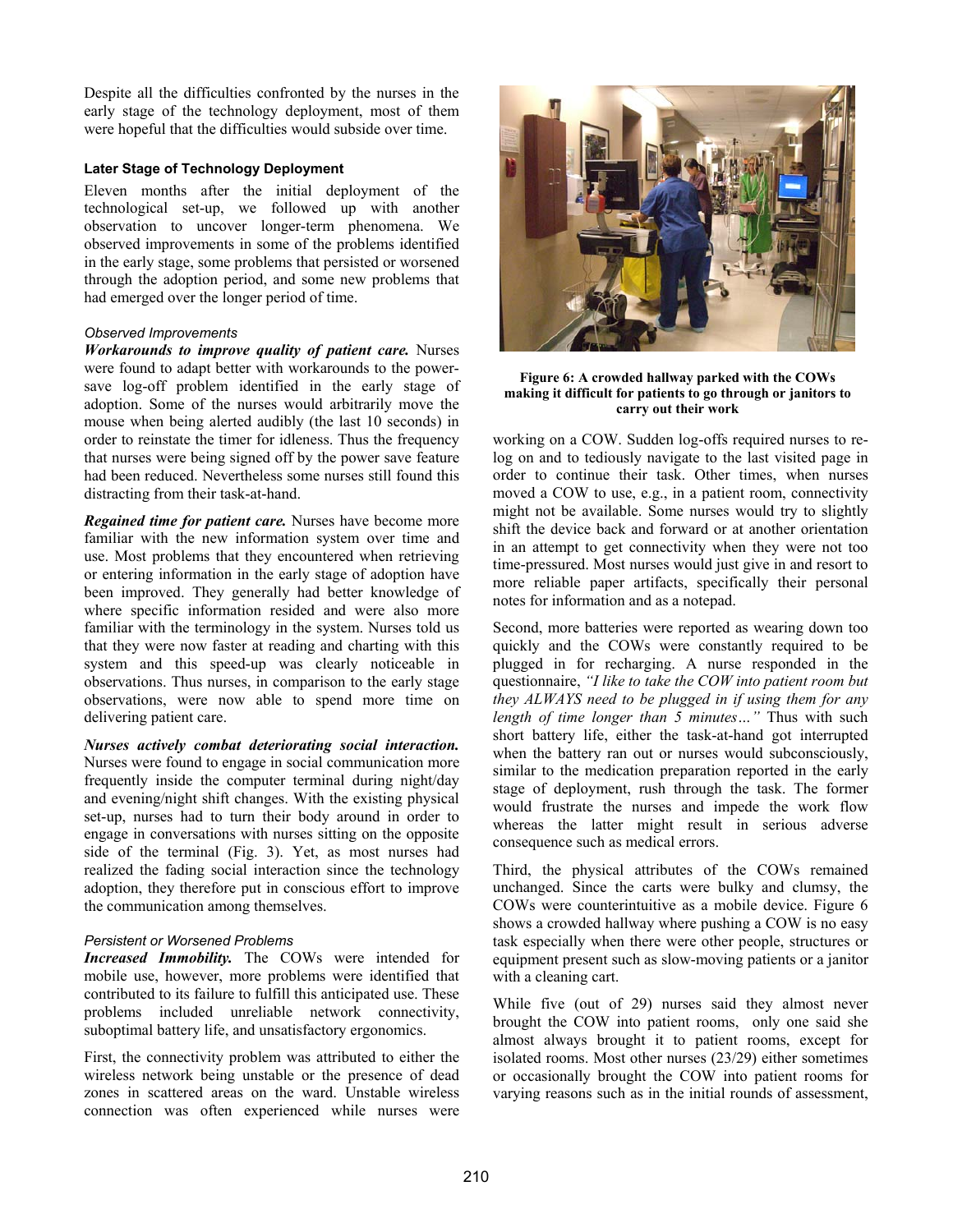critical events (e.g., treating a dying patient), performing certain procedures (e.g., blood transfusion) and explaining complicate medications. Nurses also explained that they rarely brought the COW into patient rooms at night as its bright screen could disturb the patients' sleep.

*Declining well-being*. Nurses continued to complain about the back and shoulder pain problem caused by the inappropriate seats. Regardless, they still preferred sitting to standing for reading or charting the EHR. Many nurses expressed bitter comments towards the seating facilities, e.g., *"I refuse to stand or sit on stool, it hurts lower back, no back support with stools, also hard on feet…"*

# *Newly Emerged Problems*

*Weakening interpersonal communication.* Many nurses found the COWs impede communication with their patients because of its size and rigidity. The computer appeared less "human" and more intrusive during interpersonal communications. Since information can only be entered in a constrained way at a computer, it is not as flexible as the paper medium which allows easy interweaving with the ongoing assessment and explanation of procedures and medication. COWs seemed to interfere with comfort and sentimental work (as defined in [20]).

*Mechanical flaws.* Nurses found the mobile carts difficult to steer around because of sticky or misaligned wheels, similar to what many of us have experienced with "difficult" shopping carts in supermarkets. Some nurses also complained about the difficulty of adjusting the height of the monitor and keyboard as well as the mechanical stickiness of the keys. As a nurse's job is always timepressured, they resented having to deal with these technology-related obstacles.

*Role-models not conforming to organizational goal.* The technology deployment was planned for pioneering the ward towards paperless. However, we observed several mentoring sessions in which the mentors, who were usually experienced nurses, were teaching their "students" to prepare paper-based personal notes by extracting information from the EHR. This continuing use of paperbased artifacts as the communication tool for reporting and at meetings was observed with all our participants.

*Frustrated adopters.* With the problems described above, some of the nurses have become frustrated with the technology. Several nurses even explicitly said that they would avoid using the COWs whenever possible. We encountered an incident where a nurse was looking for a computer to read reports at the beginning of her shift. The nurse refused to use any of the COWs idling along the hallway. Rather, she walked around the ward to try to find a desktop computer. It was day/evening shift change so desktop computers were not available in the computer terminal. When a nursing aid suggested to her to use a COW, she simply snapped, *"No, they never work!"* She finally settled down at a desktop computer at the nursing station after checking all the ward wings for unoccupied desktops.

Our study found that nurses had a strong preference for desktop computers over the COWs. 96% of our questionnaire respondents indicated that desktop computers were their most preferred device for reading and charting reports during shift changes. The primary reasons for the choices were based on the wired network stability and performance, as well as the seating comfort adherent with most of the desktop computers. Most nurses criticized the wireless connection as unstable and as causing different kinds of problems. These problems started from the sign-on process which often failed, or required several trials or sometimes required rebooting of the system. Then intermittent freezing and complete disconnection from the system was frequent in the course of working with the information system. Thus, most nurses were reluctant to work with the COW particularly when they needed to use a computer for a longer period of time such as when they read reports at the beginning of a shift or charted at the end of their shift. In addition, the wireless network was generally slow and sometimes unresponsive. Nurses complained that page loading was sometimes so slow that they had to halt the task at hand and only returned to retry when they had time later. In these respects, desktops offered more consistent performance and they were generally faster. Thus, nurses would always prefer desktops over the slow mobile COW, especially in view of the time pressure that nurses constantly face.

In the course of our data analysis, we noted a considerable amount of negative feedback on the COW adoption, mostly due to their unsatisfactory technical performance and their lack of consideration for human factors. We thought that our questionnaire respondents would not recommend deploying the same technology in other wards. However, surprisingly 15 of 28 respondents unconditionally recommended the use of the COWs in other hospital wards and six respondents conditionally recommended the technology. The conditions were all expected improvements to solve the problems described in this section. Only four were firm on not recommending the technology to other wards. We were intrigued by the questionnaire responses. Thus, we reviewed the raw data again and randomly interviewed some nurses. We found that there were not enough computers prior to the deployment of the COWs. Nurses often had to wait for their turn to use a computer. Therefore, despite the flaws with the technology, they still opted for their adoption in other wards as they believed that the devices would add valuable resources to other wards. The deeper connotation is that if it is decided that the COWs are to be removed, they will then lose these valuable computing resources now available to them. Therefore to the nurses, the COWs provided extra information devices regardless of the adjustments they may have to make in order to compensate for their flaws.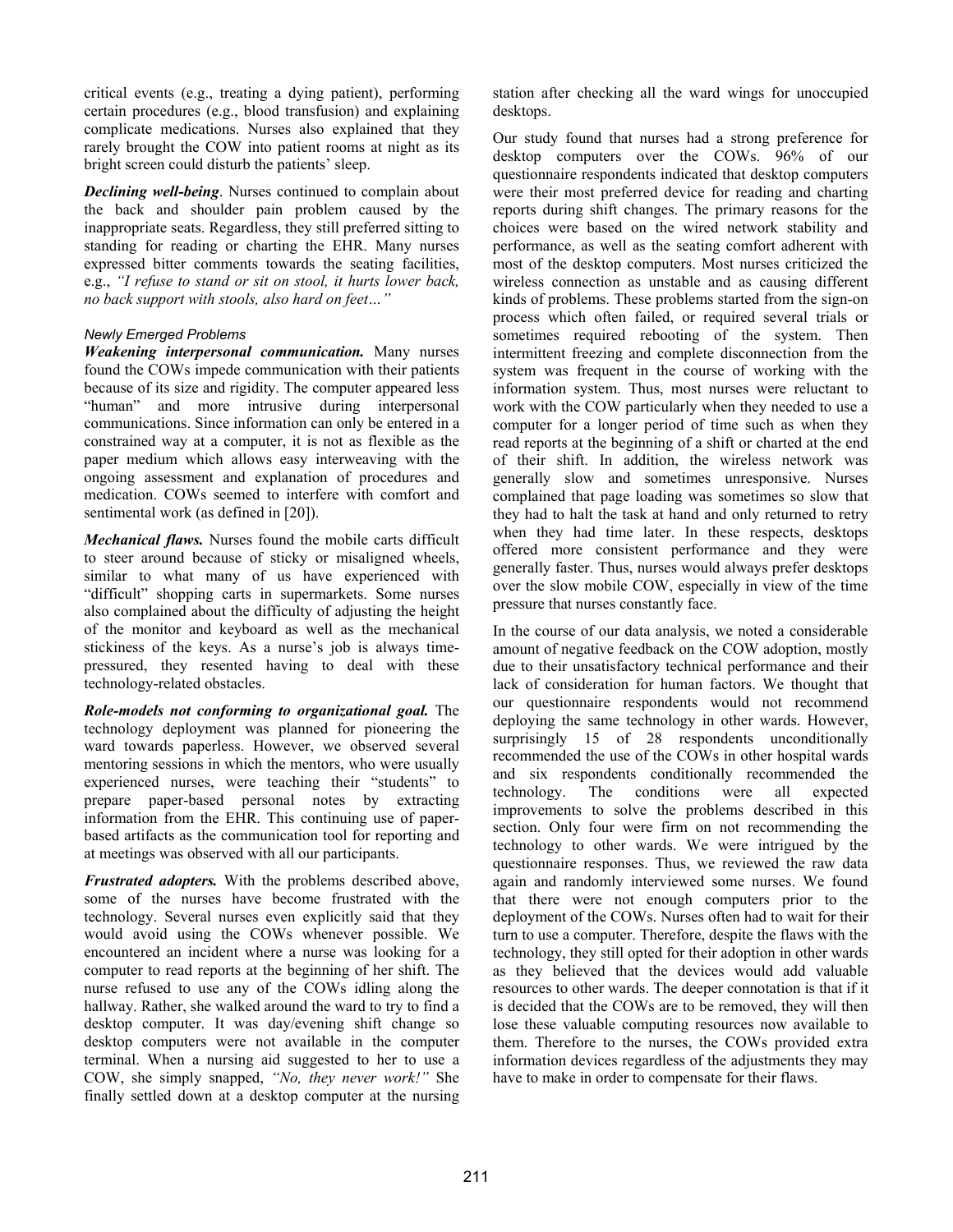For the same reason, COWs were most preferred for preparing medication. Prior to adoption of the new technology, a medication list would be printed out for each nurse on an hourly basis to prepare medication at the medcart and multiple nurses could work at a med-cart simultaneously. But medication information is now only available on screen with the new information system. As each ward wing was served by only one med-cart, it would be inconsiderate to bring the med-cart to a desktop computer to prepare medication. In such case, only one nurse could use the med-cart at any one time. With the COWs, multiple nurses could share a med-cart by placing their COWs beside it. Hence, this again showed that the COWs added valuable resources to the nurses.

## **DISCUSSION**

Our study revealed an array of difficulties that nurses encountered either directly or indirectly from the deployment of the COW in our study ward. As a result, many of our participants either completely abandoned or tried to avoid using a COW. These study results can be used to either suggest changes for the COWs or point to new design directions.

## **Issues to Resolve with COW Use**

As the COWs do offer valuable extra computing resources to nurses' shift work, it is important that the shortcomings identified be addressed. The technical and engineering problems associated with the mobile device require appropriate technical support team servicing. The batteries should be regularly tested and recharged to ensure that they function for a reasonable time period, e.g., 24 hours, without interruption and it seems reasonable that this not be considered to be part of a nurse's job. Faulty batteries should be replaced. Technical support servicing should also ensure reliable network connectivity throughout the deployment area. Thus, decreasing observed problems with deployment of a COW requires adequate funding for required technical support servicing.

The physical form of the device should be re-thought, new versions could be improved and the ergonomic factors that influencing nurses' experience with the device could be addressed. Currently, this includes the maintenance of various engineering parts such as the height adjustment, the wheel alignment and smoothness, as well as the sensitivity of the input keys.

The social concern experienced by the nurses also needs to be addressed as social interaction has been found to be crucial for collaborative work. A solution to resume social interaction during shift changes is to equip the shift change room with wired notebook computers so that nurses can continue sitting around a large table to prepare for their shift while casually communicating with each other. This set-up should also alleviate nurses' back and shoulder pain problems, which in turn help ease the short-staffed issue.

Nevertheless, we are more interested to find out why most nurses stated that the mobile device cannot replace their paper personal notes in delivering nursing care. Even if we assume that the identified technical, engineering, and social problems engendered by the COW deployment can be addressed, it appears that there still will remain problems associated with the use of and advantages offered by paper based artifacts. From our studies [21,22,23], we observed the construction of these paper artifacts. We interviewed nurses to find out when, where, and how these artifacts were used during their shift. By examining the paper artifacts that we collected at the beginning and at the end of their shifts allowed us to trace how these artifacts were used during their shifts. We also observed their use at reporting and handover.

## **Paper Personal Notes vs. COW**

In this section, we compare observed functionality of paper based artifacts for mobile information access with the COW as a mobile information source. The paper artifacts are personally created so they display a high degree of personalization (see [21] for details). We also identified several important roles that these paper artifacts play in the nurses' actual work practices (see [23]). The paper artifact was used to:

- hold the work plan for delivering patient care,
- provide a bedside information source,
- be an opportune notepad, for recording information, and
- be an information source for reporting and handover

| Paper personal notes              | COW                        |
|-----------------------------------|----------------------------|
| Foldable and portable in pockets, | Wheeled cart for mobility, |
| so low cost                       | difficult in crowded space |
| Customizable as work plan,        | Information scattered in   |
| overview visualization            | different screens          |
| Manual construction help build    | Memory overload of         |
| mental map                        | information                |
| Convenient, low-cost bedside      | High cost of information   |
| information source                | access                     |
| Flexible, low-cost immediate      | High cost of information   |
| notepad                           | entry                      |
| Centralized, overview information | Information scattered in   |
| basis for reporting and handover  | EHR or memory overload     |

## **Table 1. A comparison of paper personal notes and the COW**

Table 1 shows how these vital roles are realized with paper based artifacts (left-hand column) and with the COW (right hand column). Note the sharp difference between the flexibility and mobility provided by paper in contrast to how the COW has failed to live up to its intended use as a mobile and ubiquitous information artifact in nursing care. Next, we discuss these roles in more detail and subsequently offer design guidelines.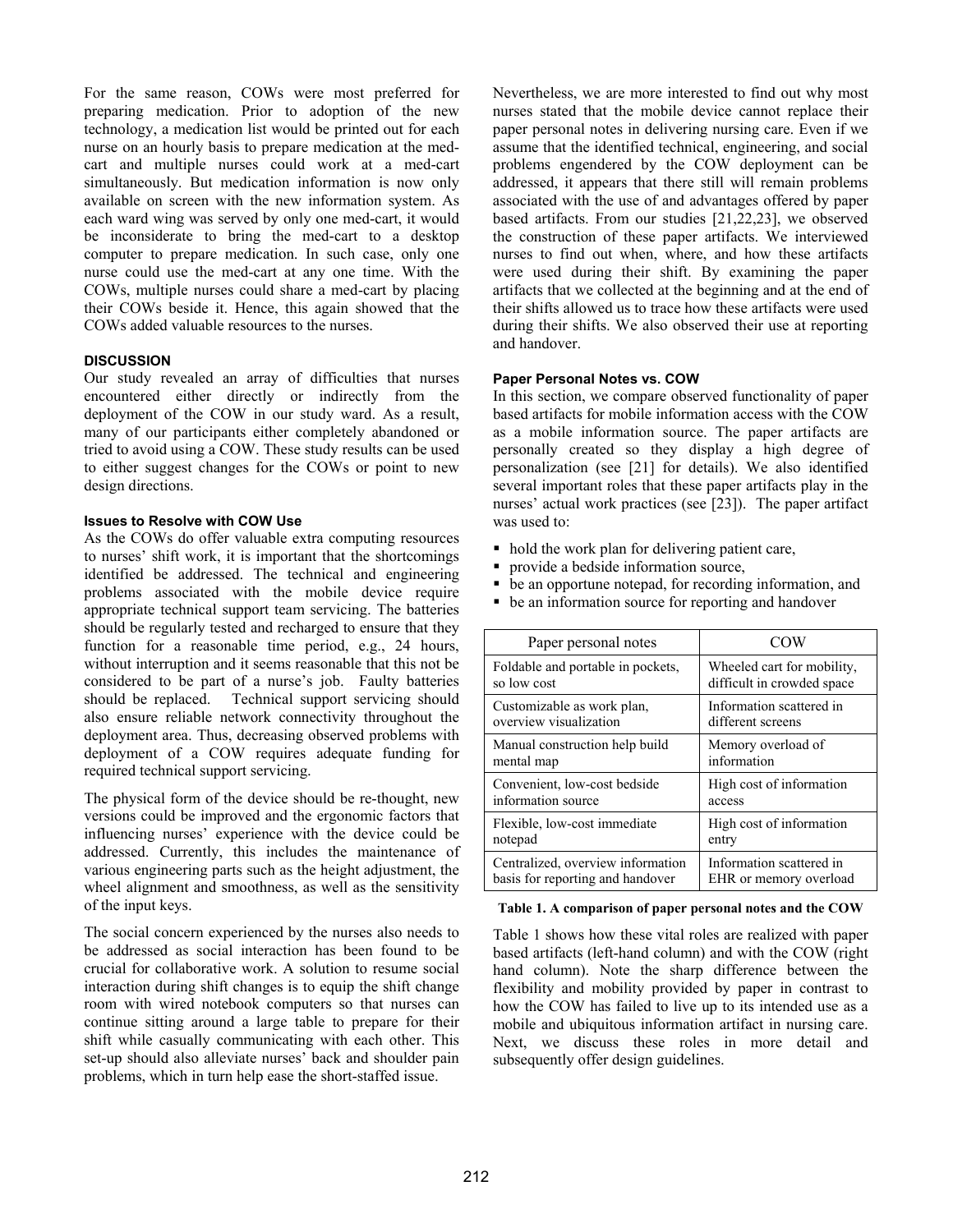## *Work Plan*

Information recorded in the personal notes includes action items such as reminders and to-dos, alerts, prompts, scheduling, and verification information. The manner in which these information types is presented on the personal notes, is often customized through visual augmentations such as highlighting, annotations, special signs and icons, color coding and spatial layout. These visual augmentations inform a rich set of meanings in addition to plain medical facts. When nurses prepare their personal notes, they cognitively make plans for the temporal performance of the tasks that need to be done during their shift. Also, the manual writing of information on their personal notes helps them build a strong mental map of their patient's condition and their shift work. Thus the notes inform them of the tasks to be performed, the order in which the tasks should be carried out and an overview of their shift work.

In contrast, the COW does not offer the same affordances. As information displayed on a COW cannot be customized, nor can specific information be extracted and placed separately for personal use, nurses relying on the COW must memorize the information they read. Alternatively, they will have to frequently access information to make sure the tasks are carried out as required and in the correct temporal sequence. Therefore, the COW does not provide work plan support for the nursing shift work.

### *Bedside Information Source*

Paper personal notes are portable and malleable. They can be folded and put in a pocket or conveniently placed on a clipboard for easy writing, thus can provide customized information at points of care. The customized notes allow nurses to quickly look for specific information. Therefore the information access process is light-weight and can also be easily interwoven with other tasks or a conversation.

While the COW also allows information access at bedside, the cost of the process is high. Nurses have to log on to the system before they can navigate to the appropriate screen for required information through mouse manipulation. As nurses may have to look up information frequently during their shift work, this high cost of information access is likely substantial considering the constant time pressure that nurses face at work. Besides, with the physical barrier of the computer screen, keeping constant eye-contact with patients or maintaining a conversation while searching for information in a COW is no easy task.

## *Opportune Notepad*

During nursing work, new data emerges frequently and ubiquitously especially for unstable patients. Nurses often first record the emerging information in their personal note as a means to reduce their mental workload and eventually report it in official documents of varying media. Personal notes are generally pre-structured at its point in time. Nurses thus can quickly scribble new but anticipated data in specific information holders on their personal notes, while they can also casually add the new and unanticipated

information in available open space not specified in the usual spatial layout of their personal note. Thus the personal notes allow nurses to flexibly and speedily scribble notes and annotations as a temporary repository.

On the other hand, nurses cannot use the COW in the same way to quickly or easily scribble down newly emerged information. Nurses either have to rely on their mental capacity or first access the information system and then type in the new information using a COW at points of care. The former easily overloads the nurses' memory and it also runs the risk of them forgetting information that is important in the patient care. The latter is problematic due to the high cost of information entry. It undoubtedly further strains the time-pressured nursing work.

### *Information Basis for Reporting and Handover*

New information added to the personal notes during a shift often forms part of a patient's illness trajectory. Therefore, such information must be properly documented for use by other clinicians and for later review when needed. Nurses are required to report their work at the end of a shift, to the succeeding nurse and to the charge nurse. Their personal notes, containing the newly emerged information which also represents the patient's shift-specific illness trajectory, thus serve as important information basis for reporting.

Using a COW to display information during reporting can be a challenge as information is scattered in the hierarchical information system. Nurses either have to navigate, at high costs, to different screens for finding the right information to report or rely on their memory which again may result in reporting or handover of incorrect information due to memory lapses. Focusing on the computer screen also makes it difficult for keeping eye contacts with colleagues.

## **Design Suggestions**

We discussed the COW's failure to replace the paper personal notes in nurses' shift work in our study ward. We suggest that paper will continue to play an integral part in nurses' work practices due to its unique affordances. Thus a potential future technology design could focus on how the paper and the digital world may be bridged so that information can be converted efficiently between the divide. Therefore we propose that the system should:

- allow easy transposing of information from multimedia sources to a paper-like physical artifact,
- allow portable, flexible and low-cost use of a paper-like artifact to support and enhance work performance, and
- allow effortlessly moving information from the paperlike artifact back to the multimedia sources to provide timely, low-cost and continuous information flow.

## **CONCLUSION AND FUTURE WORK**

Our study to investigate the impacts of a mobile technology deployed in a local hospital ward identified short-term and long-term problems encountered by the nurses. We proposed solutions to address the identified technical, engineering and social problems. However, we directed our